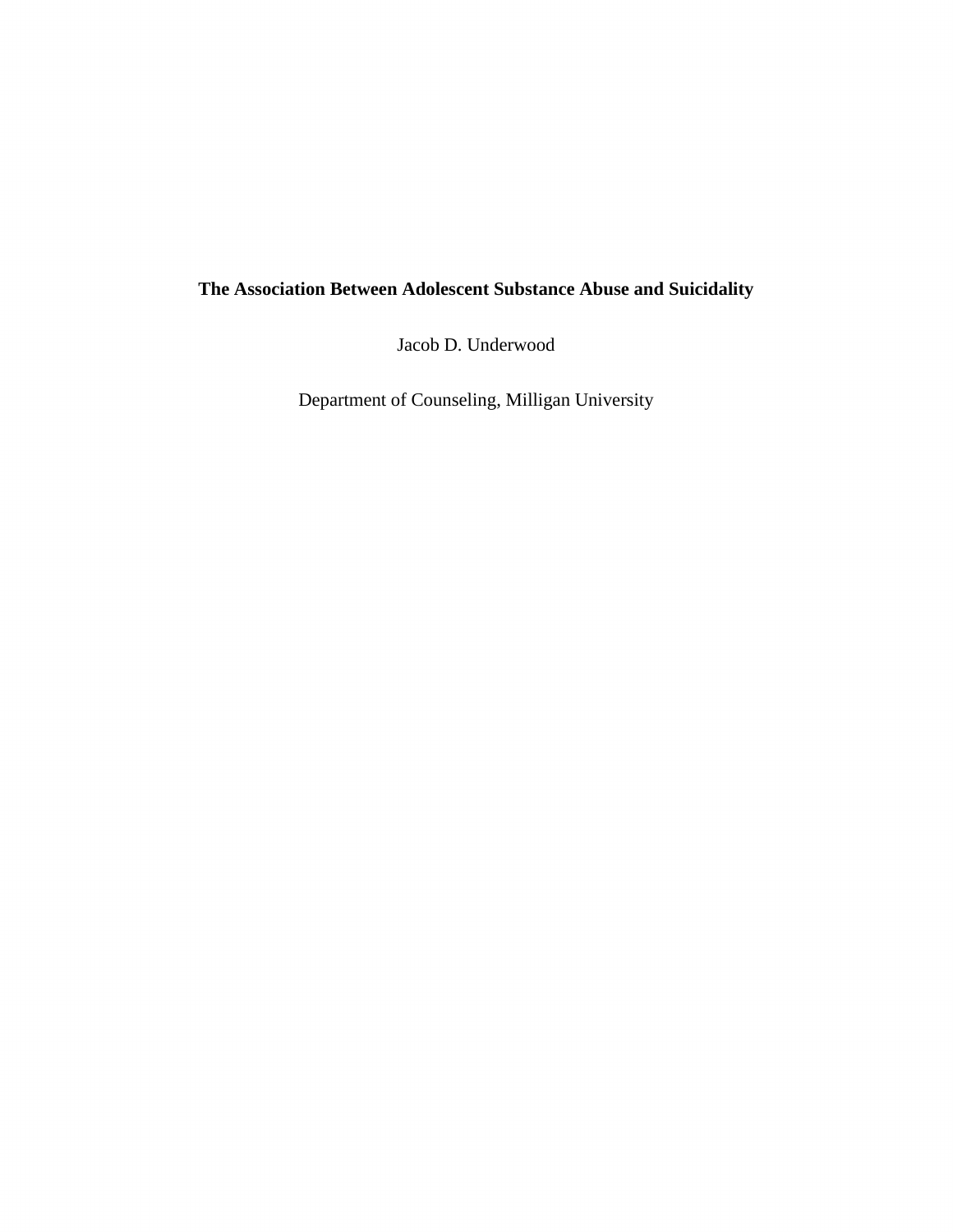# **Abstract**

This systematic review explored the relationship between adolescent substance abuse and suicidality. Peer-reviewed journal articles concerned with this topic were analyzed and screened from Google Scholar and Milligan University's online research database. While the research varied in terms of experimental design, the data indicates that adolescent substance use, suicidal ideation, and suicide attempts are positively correlated. Increases in frequency of use and lethality of substance strengthens the relationship between the variables. Findings also indicate that females and minority groups are most likely to exhibit suicidal behavior and non-suicidal forms of self-injury. The research identifies various risk factors that contribute to adolescent suicidal ideation and substance abuse. The research varied in terms of experimental design, implications for future research, and approach to treatment.

*Keywords:* adolescent, non-suicidal self-injury, substance abuse, suicidality, suicidal ideation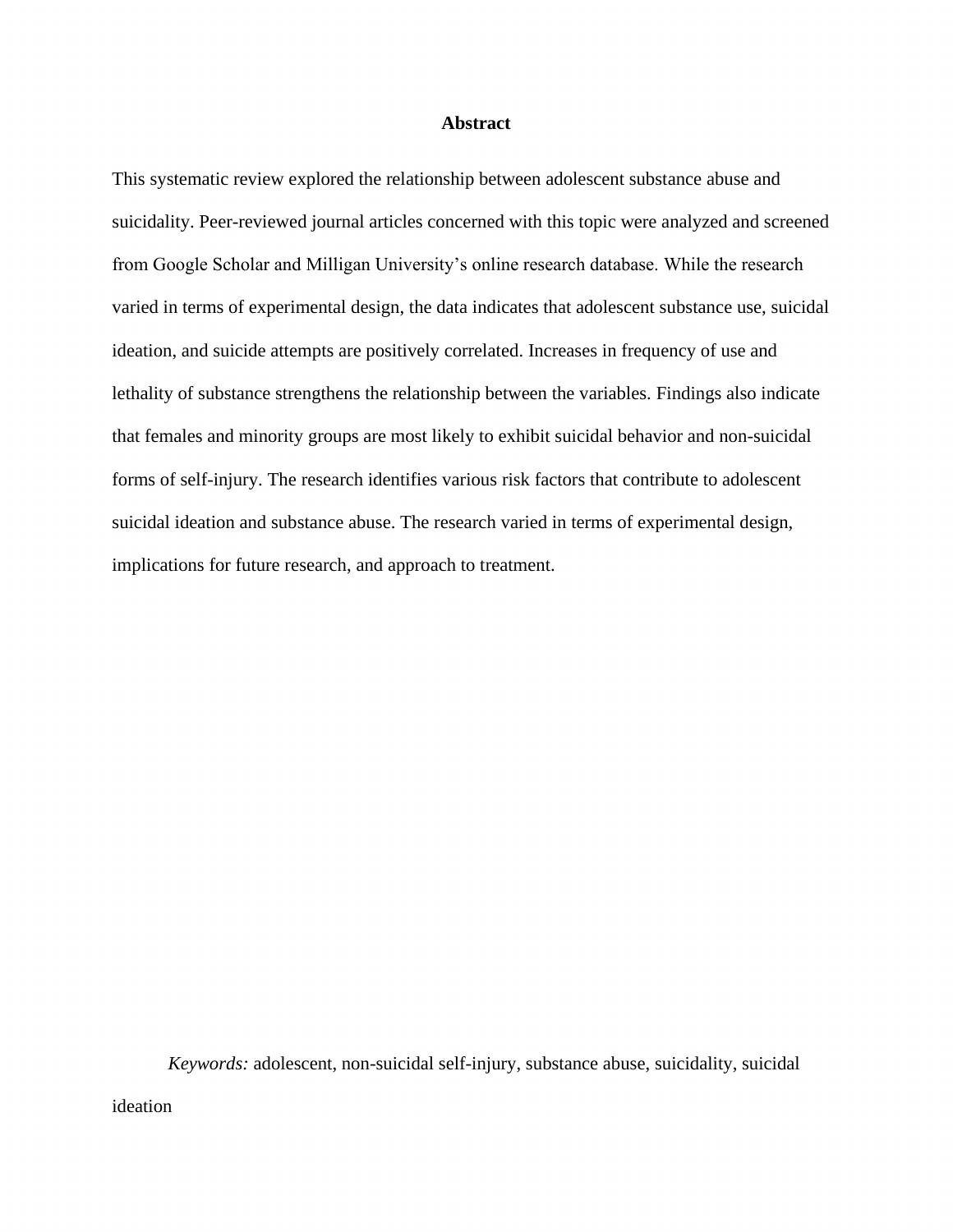#### **The Association Between Adolescent Substance Abuse and Suicidality**

Adolescence is a challenging transitional phase characterized by changes in self-concept and a desire to feel accepted by peers. Depression and substance abuse are significant psychiatric risk factors contributing to suicidal thoughts and behaviors. Adolescent substance use and suicide rates have increased significantly over the last five decades. Data collected from the Center for Disease Control indicates that suicide is the 2<sup>nd</sup> leading cause of death among American adolescents (CDC, 2014).

The research mentioned throughout this systematic review supports the directional hypothesis that adolescent substance use is positively correlated with suicidality. A meta-analysis of 151 empirical articles examining the association between adolescent substance abuse and suicidal ideation found that adolescents diagnosed with a substance use disorder were more likely to attempt suicide than individuals with no history of prior drug use (Pompili et al., 2012). Despite previous attempts to investigate the association between adolescent substance use and suicidality, little attention has been given to the significance of treatment interventions and suicide prevention techniques designed specifically for at risk groups (Esposito-Smythers et al., 2011).

The findings from this systematic review provide information concerned with the association between adolescent substance abuse and suicidality. This research investigated various risk factors associated with adolescent suicidal ideation, such as how the lethality of a substance affects suicidal behavior, the impact of cognitive-behavioral therapy, environmental factors, and non-suicidal self-injury. The findings provide information that improve the understanding of the relationship between adolescent substance abuse and suicidality.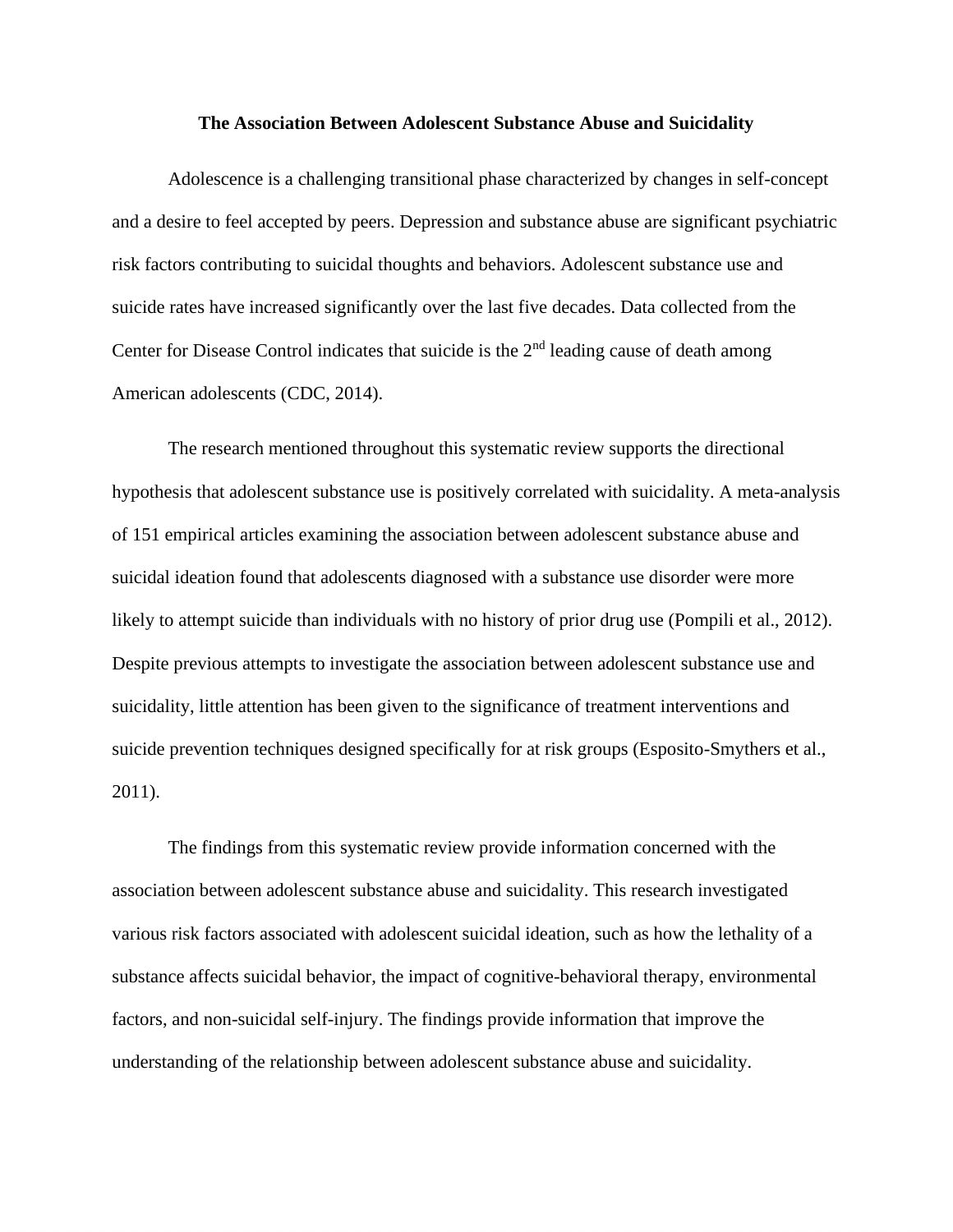#### **Methodology**

The literature review process began with a database search for peer-reviewed journal articles concerned with adolescent substance use and suicide. Sources were selected from Google Scholar and Milligan University's online research database. The keywords used to search for peer-reviewed journal articles were: adolescence OR adolescents OR teenager OR teens, AND substance abuse OR substance use OR drug abuse OR drug use OR drug addiction, AND suicidality OR suicide OR suicidal ideation. The initial search yielded 28,004 results. After narrowing my search results to peer-reviewed academic journal articles published between 1990 and 2021 (that were available in full text), my search yielded 11,311 results.

The articles were analyzed and evaluated based on the experimental design, relevancy, generalizability, internal validity, and significance. Studies were removed if the main topic was not primarily associated with adolescent substance abuse and suicide. Only quantitative research designs were selected to ensure that the data provided statistically significant results.

I selected 10 sources, including 2 randomized control trials, 1 quasi-experimental design, 2 meta analyses, 1 longitudinal study, and 4 correlational research studies. Multinomial logistic regression analysis was used in the meta analyses to analyze data. The only sources that included a sample size less than at least 1,000 adolescents were the two experimental designs conducted by Esposito-Symthers (2011) and Jones (1997). One meta-analysis screened and analyzed data from 151 empirical articles published between 1990 and 2011. The studies were measured based on quality and relevance. The mean quality score of the studies was 7.7, indicating strong validity and generalizability (Pompili et al., 2012).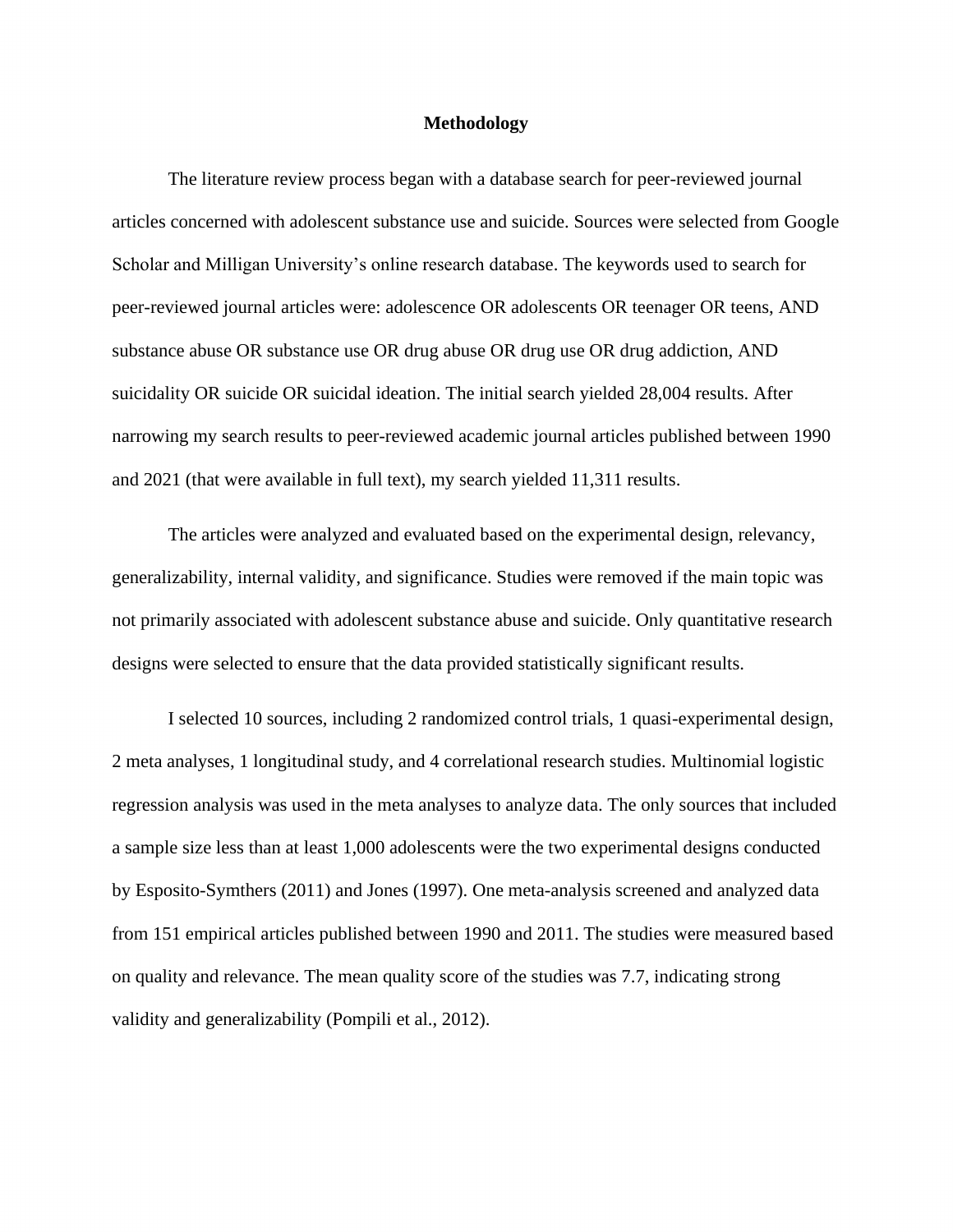Of the 10 sources, I selected 8 peer reviewed journal articles to include in Table 1 and represent the statistical data and the overall researching findings presented in the results section. Two sources were removed due to irrelevance and a primary focus unrelated to the association between adolescent substance abuse and suicidality. The findings displayed in Table 1 represent statistically significant data, measurable outcomes, experimental design, and the reference associated with each study.

## **Results**

While the findings indicate that adolescent substance use and suicidality are positively correlated, one longitudinal study (cite here too) found that polysubstance use and the lethality of a substance impacts suicidal behavior. Logistic regression analysis was used to investigate data collected from the Youth Behavior Risk Survey (YBRS) between 2001 and 2009. The use of 10 various substances and four measures of suicidality were measured in the study. The odds ratio for suicide attempts in the past year among adolescents reporting heroin use compared to nonusers was 12.0 (95 % confidence interval = 10.2–14.1, *p* < 0.0001), (Wong et al., 2013).

One correlational study (Kim et al., 2011) examined data from the 2000 National Household Survey on Drug Abuse to examine the relationship between ecstasy use and suicidal behavior among American adolescents (ages  $12-17$ ,  $N = 19,301$ ). The results suggest that lethal substance use, including ecstasy, is associated with increased suicidal ideation and suicide attempts. The difference in suicide attempts between the group who used non-lethal drugs and the ecstasy use group was significant  $(p = .0121)$  (Kim et al., 2011).

Non-suicidal behavior can be described as acts of intentionally causing non-fatal injuries to oneself. Research suggests that the lifetime co-occurrence of non-suicidal self-injury (NNSI)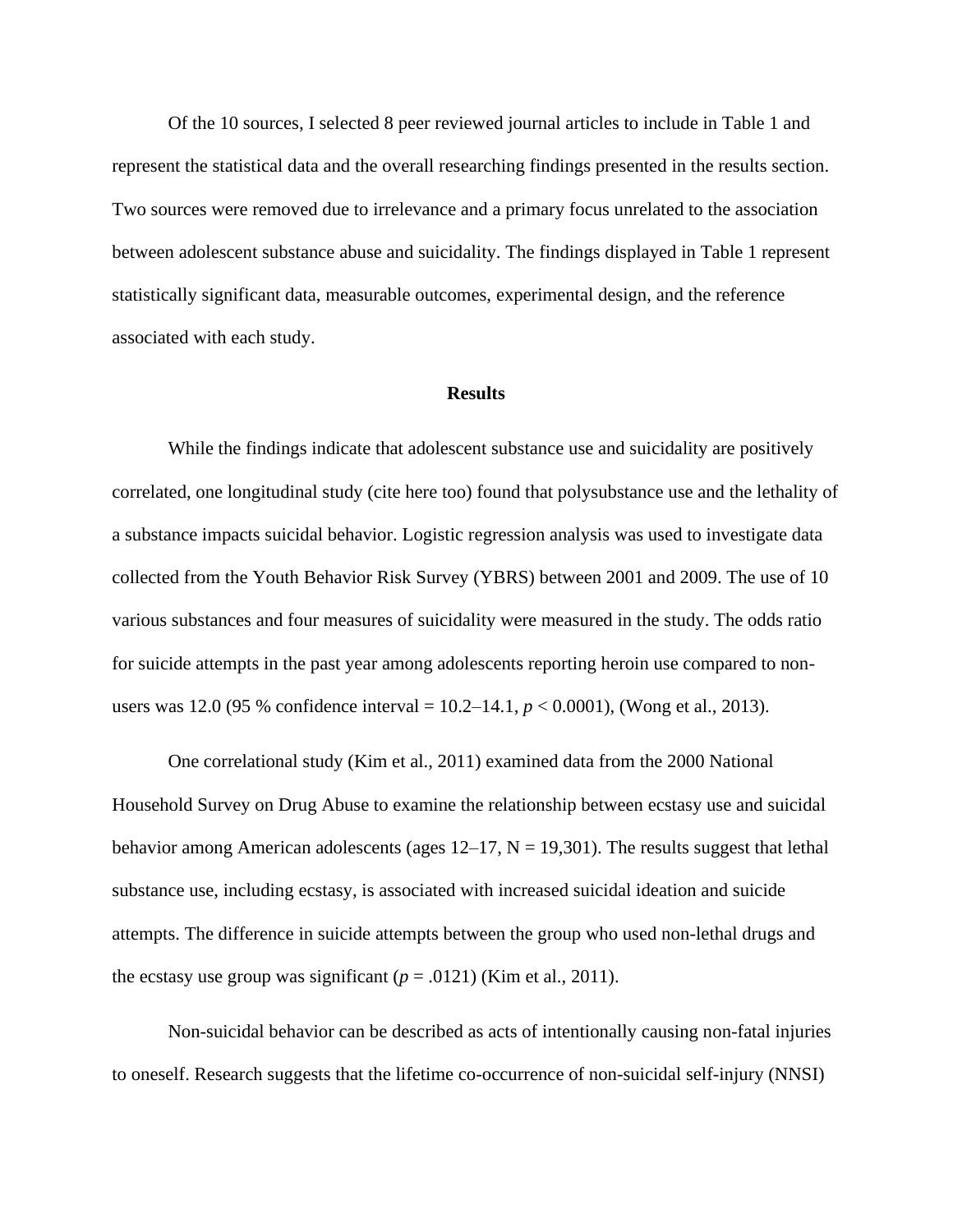and suicidal behavior is positively correlated. One epidemiological study found that females are more affected than males by the co-occurrence of NNSI and suicidal behavior (3.3 to 8.8-fold odds). The lifetime co-occurrence of NNSI with suicidal behavior was reported by 7.7% (95% CI 6.2–9.4) of the adolescents (Voss et al., 2020).

Research conducted by Guvendeger (2017) indicates that polysubstance use and an increase in frequency of substance use is associated with an increase in adolescent suicidal behavior. The findings suggest that an increase in frequency of use leads to a 1.298 increase in suicidal behavior ( $p < 0.001$ ). Suicidal behavior and non-suicidal self-injury were 2.616 times higher for females than males ( $p < 0.001$ ). The findings from this correlational study also suggest that environmental factors and social factors contribute to adolescent substance abuse and suicidal ideation. The results suggest that parental incarceration and a negative family structure leads to increases in suicidal behavior (Guvendeger et al., 2017).

It's important to consider the risk factors and environmental factors that contribute to suicidal ideation and substance use. One study examining data from adolescents who completed the 2011 YBRS found that depression and reckless behavior were the strongest risk factors contributing to adolescent suicidal behavior. There was a small, significant correlation between substance abuse and suicidal ideation ( $r^2 = 0.13$ ; Gart & Kelly, 2015) Another study found that high levels of parental support were associated with a decrease in symptoms of depression and adolescent suicidal ideation (LeCloux et al., 2016).

One experimental study analyzing a sample of 15 African Americans who reported to a psychiatric emergency clinic based on symptoms of suicidal ideation suggests that internalizing and externalizing symptoms of behavior contribute to adolescent substance abuse and suicidal behavior. The researchers also suggest that socioeconomic status is a strong predictor for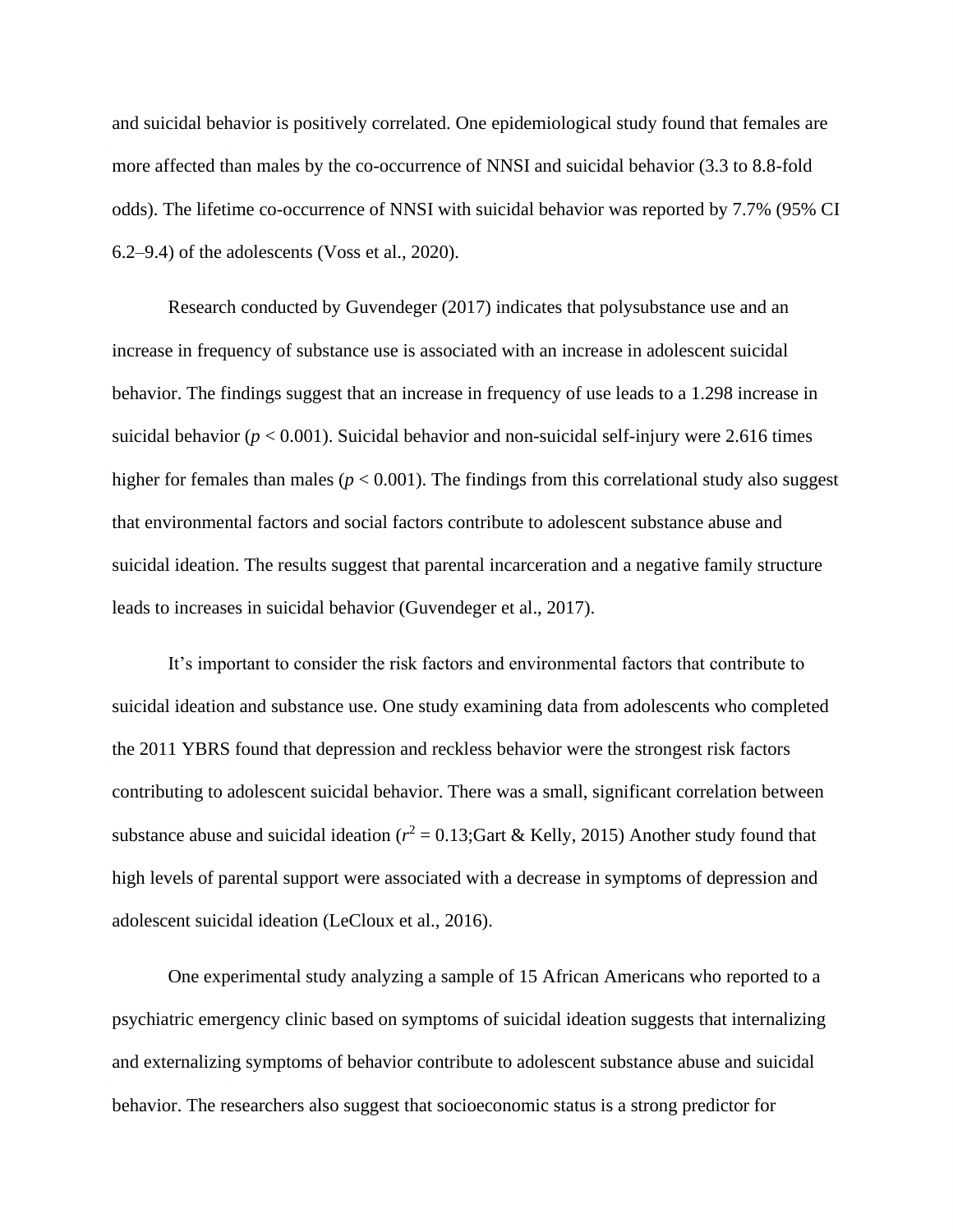delinquency, substance abuse, and suicidal ideation. The data indicates a positive association between substance abuse and suicide attempts among the 15 African American adolescents ( $p =$ .014) (Jones, 1997).

One randomized control trial was interested in the impact of cognitive behavioral treatment interventions on treating adolescents with a comorbid substance use disorder and suicidal ideation. In the experiment, forty adolescents with suicidal ideation and a co-occurring substance or alcohol use disorder from an inpatient psychiatric hospital were randomly assigned to two different treatment groups, an integrated outpatient cognitive-behavioral intervention for co-occurring AOD and suicidality (I-CBT) or enhanced treatment as usual (E-TAU). The researchers hypothesized that I-CBT, in comparison to E-TAU, would be associated with a reduction in substance use, a decrease in suicidal ideation, and a reduction in general impairment. The adolescents randomly assigned to the I-CBT intervention attempted suicide less  $(n = 1)$  than the E-TAU group  $(n = 6, d = 0.82)$  (Esposito-Smythers et al., 2011).

# Table 1

|  | The association between suicidality and substance abuse among American Adolescents |  |
|--|------------------------------------------------------------------------------------|--|
|--|------------------------------------------------------------------------------------|--|

| References                                | Participants & Method                                                                                                                                                                     | <b>Measurable Outcomes</b>                                                                         | Outcome                                                                                                                                                                                                                       |
|-------------------------------------------|-------------------------------------------------------------------------------------------------------------------------------------------------------------------------------------------|----------------------------------------------------------------------------------------------------|-------------------------------------------------------------------------------------------------------------------------------------------------------------------------------------------------------------------------------|
| Esposito-<br>Smythers et<br>al., $(2011)$ | RCT lasting 6 months with 40<br>adolescents (68% female, 32%<br>male) with a co-occurring SUD<br>recruited from an inpatient<br>psychiatric hospital and<br>symptoms of suicidal ideation | Suicidal behavior,<br>substance use.<br>impairment,<br>hospitalization, arrests,<br>and depression | The adolescents randomly assigned<br>to the integrated outpatient<br>cognitive-behavioral intervention<br>attempted suicide less ( $n = 1$ ) than<br>the enhanced treatment as usual<br>intervention ( $n = 6$ , $d = 0.82$ ) |
| Gart $\&$<br>Kelly,<br>(2015)             | 15,363 high school students who<br>completed the 2011 YBRS<br>Secondary analysis analyzing the<br>results of nine questions from<br>the 2011 YRBS                                         | Suicidal thoughts and<br>behaviors, substance use,<br>and depression                               | Reckless behavior and depression<br>were the strongest risk factors for<br>suicidal ideation. There was a small,<br>significant correlation between<br>substance abuse and suicidal<br>ideation ( $r^2 = 0.13$ )              |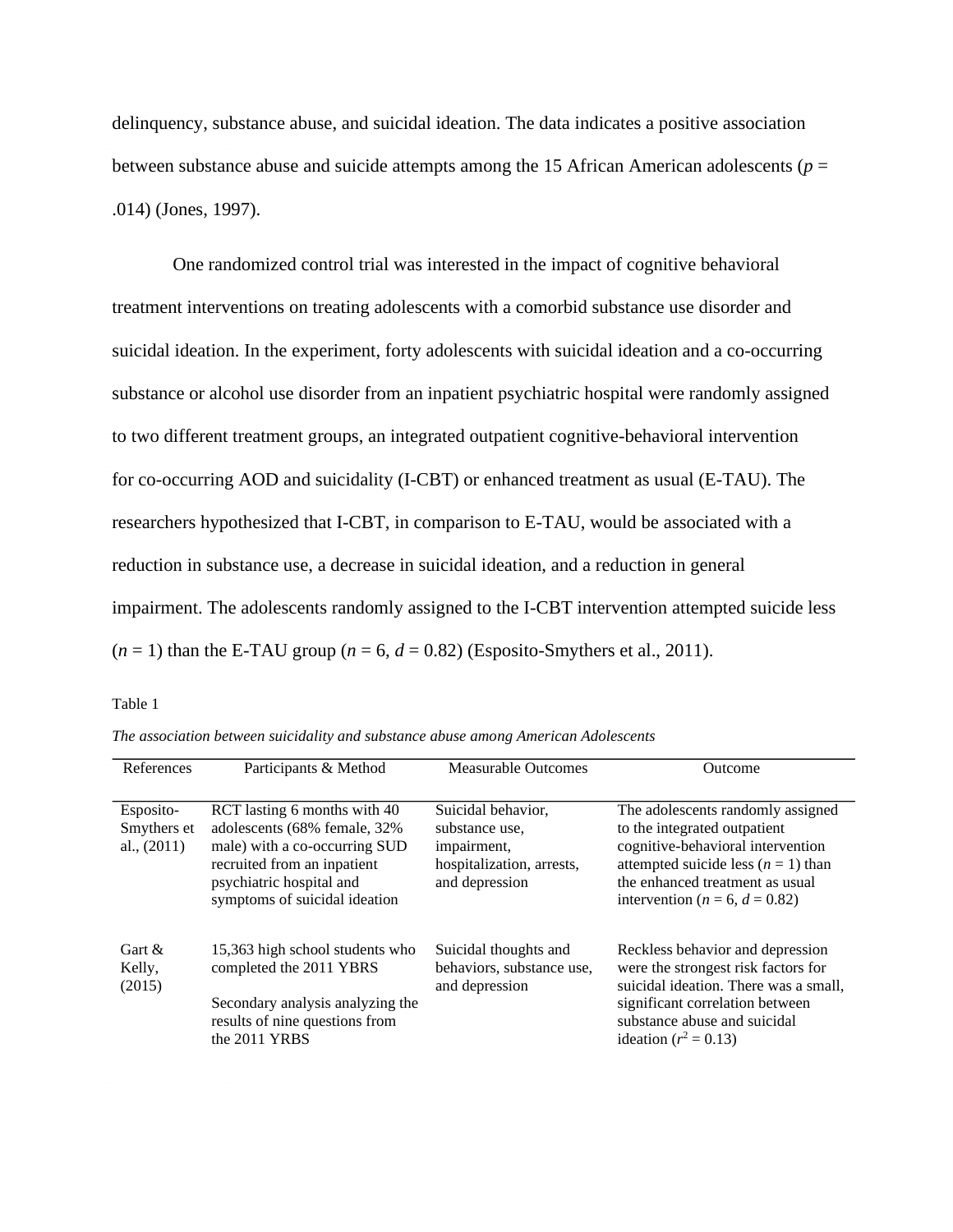| Guvendege<br>r Doksat et<br>al., $(2017)$ | Cross-sectional data analysis of<br>2,667 children and adolescents<br>admitted to a hospital between<br>January 2011 and December<br>2013                                                                                                                          | Lifetime history of<br>physical and sexual abuse,<br>substance use,<br>sociodemographic<br>information, family<br>characteristics, and<br>history of suicidal<br>thoughts and behaviors | The increase in the number of<br>substances used leads to a 1.298<br>increase in the chance for suicidal<br>behavior ( $p < 0.001$ ). The risk of<br>engaging in self-injury was 2.616<br>times higher for females ( $p < 0.001$ )                                                   |
|-------------------------------------------|--------------------------------------------------------------------------------------------------------------------------------------------------------------------------------------------------------------------------------------------------------------------|-----------------------------------------------------------------------------------------------------------------------------------------------------------------------------------------|--------------------------------------------------------------------------------------------------------------------------------------------------------------------------------------------------------------------------------------------------------------------------------------|
| Jones,<br>(1997)                          | 15 African American<br>adolescents (10 females and 5<br>males) at a psychiatric<br>emergency clinic based on<br>symptoms of suicidal ideation<br>Quasi-experimental                                                                                                | Substance use, symptoms<br>of depression,<br>socioeconomic status,<br>delinquency,<br>psychopathology, and<br>suicidal thoughts and<br>behaviors                                        | Positive association between<br>substance abuse and suicide<br>attempts ( $p = .014$ ).                                                                                                                                                                                              |
| Kim et al.,<br>(2011)                     | Cross-sectional analysis of<br>19,301 non-institutionalized<br>adolescents (12-17 years of age)<br>from the 2000 national survey on<br>drug abuse                                                                                                                  | Substance use, suicidal<br>behaviors, measures of<br>psychopathology, and<br>suicide attempts                                                                                           | Positive correlation between ecstasy<br>use and suicide attempts within the<br>past year. The ecstasy group had<br>the strongest association with<br>suicide attempts ( $p = .0121$ ).                                                                                               |
| Pompili et<br>al., $(2012)$               | Systematic review of 151<br>empirical articles (1980-2011)<br>on the association between<br>adolescent substance abuse and<br>suicidal ideation. The studies<br>were measured based on quality<br>and relevance. The mean quality<br>score of the studies was 7.7. | Substance use, suicidal<br>ideation attempted suicide<br>attempts, stress, legal<br>problems, and psychiatric<br>risk factors.                                                          | Substance abuse increases the risk<br>for adolescent suicidal behavior.                                                                                                                                                                                                              |
| Voss et al.,<br>(2020)                    | 1,180 adolescents and young<br>adults ranging from 14-21 years<br>of age<br><b>Stratified RCT</b>                                                                                                                                                                  | Non-suicidal self-injury<br>(NNSI), suicidal thoughts<br>and behaviors,<br>sociodemographic<br>characteristics, and<br>mental healthcare<br>utilization                                 | The lifetime co-occurrence of NNSI<br>with suicidal behavior was reported<br>by 7.7% (95% CI 6.2–9.4) of the<br>adolescents. The results also<br>indicate that females are more<br>affected than males by NNSI and<br>suicidal behavior during<br>adolescence (3.3 to 8.8-fold odds) |
| Wong et<br>al., (2013)                    | 73,183 American high school<br>students<br>Longitudinal study analyzing<br>data from the YRBS between<br>2001 and 2009                                                                                                                                             | Lifetime use of<br>substances, suicidality,<br>demographic variables,<br>symptoms of depression,<br>and interpersonal violence                                                          | The odds ratio for suicide attempts<br>in the past year among adolescents<br>reporting heroin use compared to<br>non-users was 12.0 (95 %<br>confidence interval = $10.2-14.1$ ),<br>with an odds ratio of 3.0 (95 % CI<br>2.5–3.7, all $p < 0.0001$ ).                              |

*Notes.* CBT = cognitive behavior therapy; RCT = randomized clinical trial; SUD = substance use disorder; YBRS = youth behavior risk survey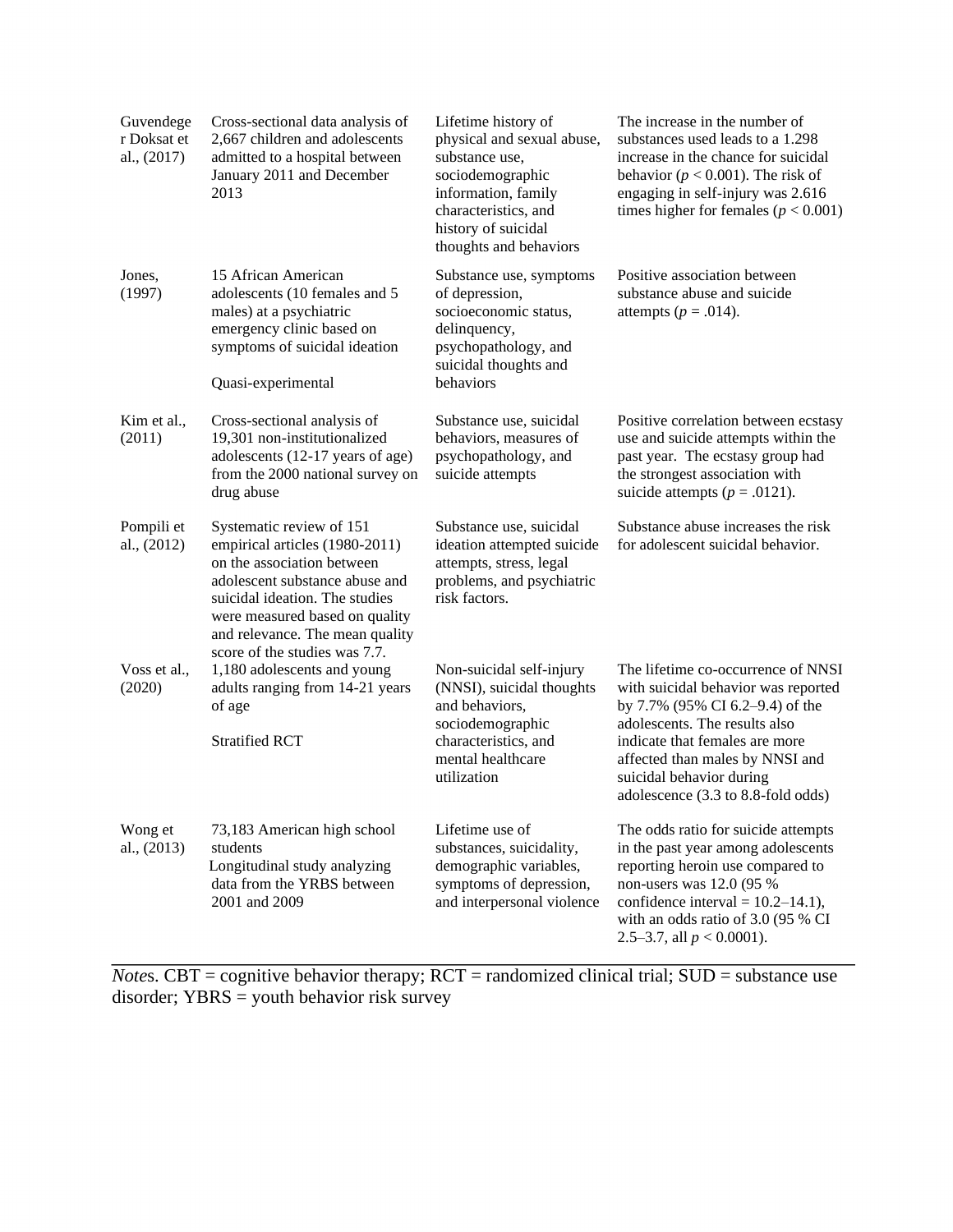## **Discussion**

While the results confirm the directional hypothesis stating that adolescent substance use is positively correlated with suicidality, there were no further expectations prior to the interpretation of data. The most interesting aspect of the research was the data indicating that non-suicidal behavior and suicidality were more prevalent in adolescent females than males (Voss et al., 2020). The methodological approach of primarily selecting correlational research designs and meta-analyses with a large sample size ensures that the studies represent strong generalizability and external validity. The correlational research designs also allow researchers to examine the relationship between variables and ensure that the data represents interval validity.

The research failed to assess for important confounding variables, such as trauma and early childhood experiences, that could impact the relationship between adolescent substance abuse and suicidality. The research also failed to recognize biological factors that could contribute to suicidal behavior and substance abuse. It's important to consider that there could potentially be an unrecognized third variable that better explains the relationship between adolescent substance abuse and suicidality.

The experimental design of the study conducted by Jones (1997) could be interpreted as misleading due to the small sample size and the selection bias of only assessing African Americans in one psychiatric clinic. The results of the study were based on several measures, including a semi-structured interview with a mental health professional who assessed for symptoms of suicidality, psychiatric history, family history, and substance use. The study represents threats to internal validity due to participant bias and the subjectivity of the semistructured interview.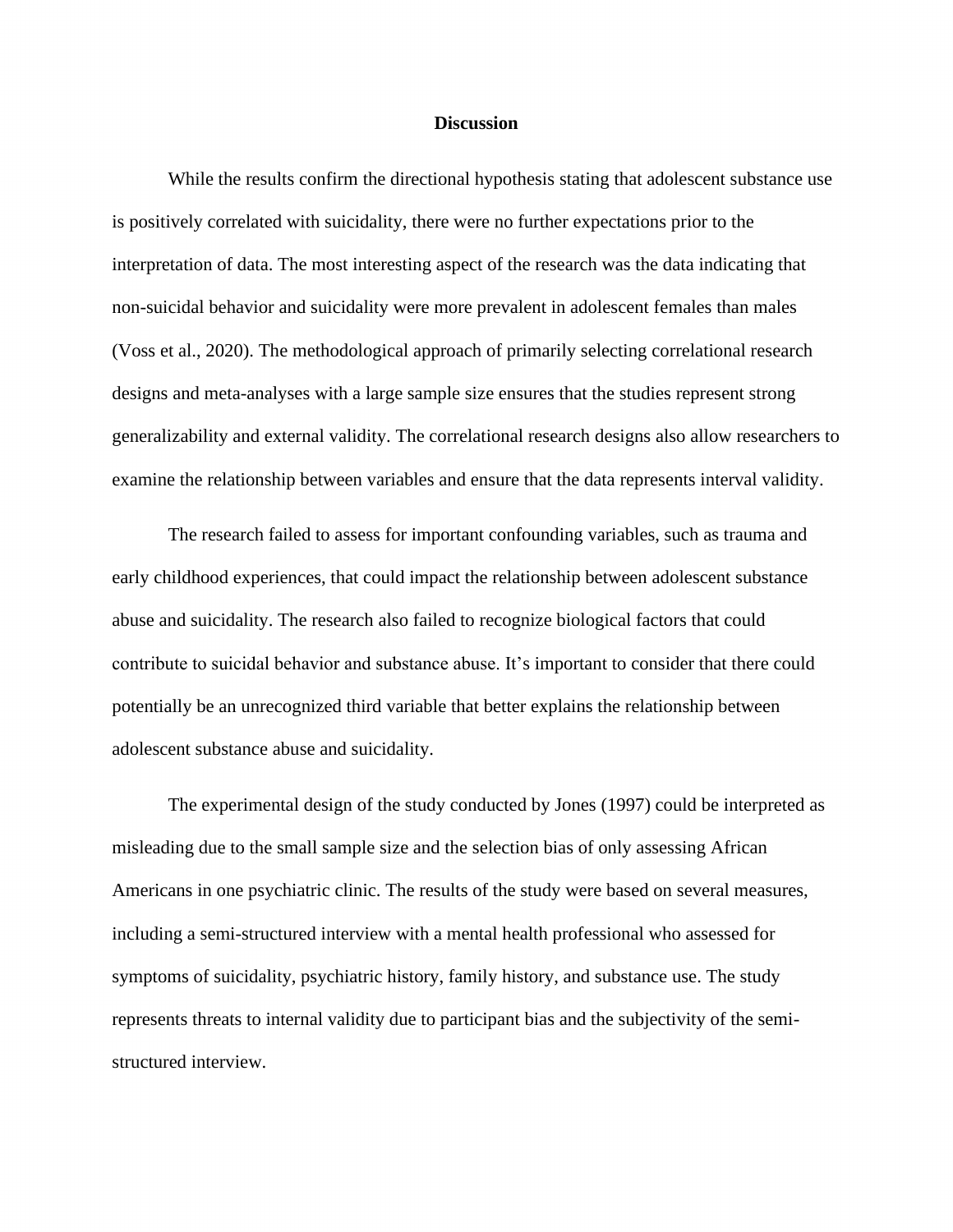Further research should examine why adolescent females are more likely to exhibit suicidal behavior than males. Future research should also focus on suicide prevention techniques and interventions designed specifically for at-risk groups. The findings suggest the need for American society to raise awareness of the need for suicide prevention techniques and interventions designed for adolescents with a substance use disorder and symptoms of suicidal ideation. Treatment interventions should consider risk factors and environmental factors associated with the adolescent population in the approach to treatment.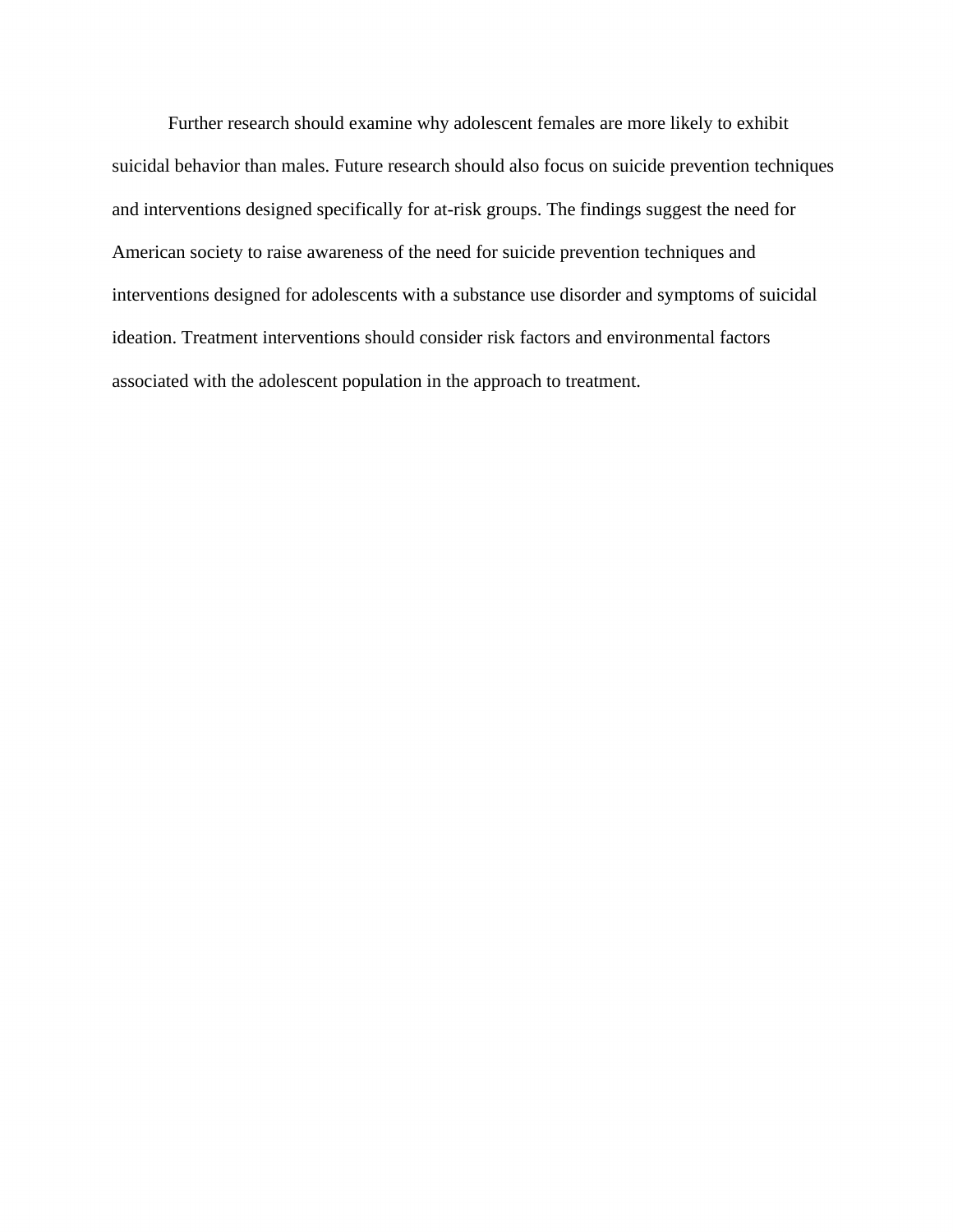# **References**

- Centers for Disease Control and Prevention. (2014). *FastStats - Adolescent Health*. U.S. Department of Health and Human Services. [https://www.cdc.gov/nchs/fastats/adolescent](https://www.cdc.gov/nchs/fastats/adolescent-health.htm)[health.htm.](https://www.cdc.gov/nchs/fastats/adolescent-health.htm)
- Esposito-Smythers, C., Spirito, A., Kahler, C. W., Hunt, J., & Monti, P. (2011). Treatment of cooccurring substance abuse and suicidality among adolescents: A randomized trial. *Journal of Consulting and Clinical Psychology*, *79*(6), 728–739. <http://dx.doi.org.milligan.idm.oclc.org/10.1037/a0026074>
- Gart, R., & Kelly, S. (2015). How illegal drug use, alcohol use, tobacco use, and depressive symptoms affect adolescent suicidal ideation: A secondary analysis of the 2011 youth risk behavior survey. *Issues in Mental Health Nursing*, *36*(8), 614–620. [https://doi](https://doi-org.milligan.idm.oclc.org/10.3109/01612840.2015.1015697)[org.milligan.idm.oclc.org/10.3109/01612840.2015.1015697](https://doi-org.milligan.idm.oclc.org/10.3109/01612840.2015.1015697)
- Guvendeger Doksat, N., Zahmacioglu, O., Ciftci Demirci, A., Kocaman, G. M., & Erdogan, A. (2017). Association of suicide attempts and non-suicidal self-injury behaviors with substance use and family characteristics among children and adolescents seeking treatment for substance use disorder. *Substance Use & Misuse*, *52*(5), 604–613. <https://doi-org.milligan.idm.oclc.org/10.1080/10826084.2016.1245745>
- Jones, G. D. (1997). The role of drugs and alcohol in urban minority adolescent suicide attempts. *Death Studies*, *21*(2), 189–202. [https://doi](https://doi-org.milligan.idm.oclc.org/10.1080/074811897202074)[org.milligan.idm.oclc.org/10.1080/074811897202074](https://doi-org.milligan.idm.oclc.org/10.1080/074811897202074)
- Kim, J., Fan, B., Liu, X., Kerner, N., & Wu, P. (2011). Ecstasy use and suicidal behavior among adolescents: Findings from a national survey. *Suicide and Life-Threatening*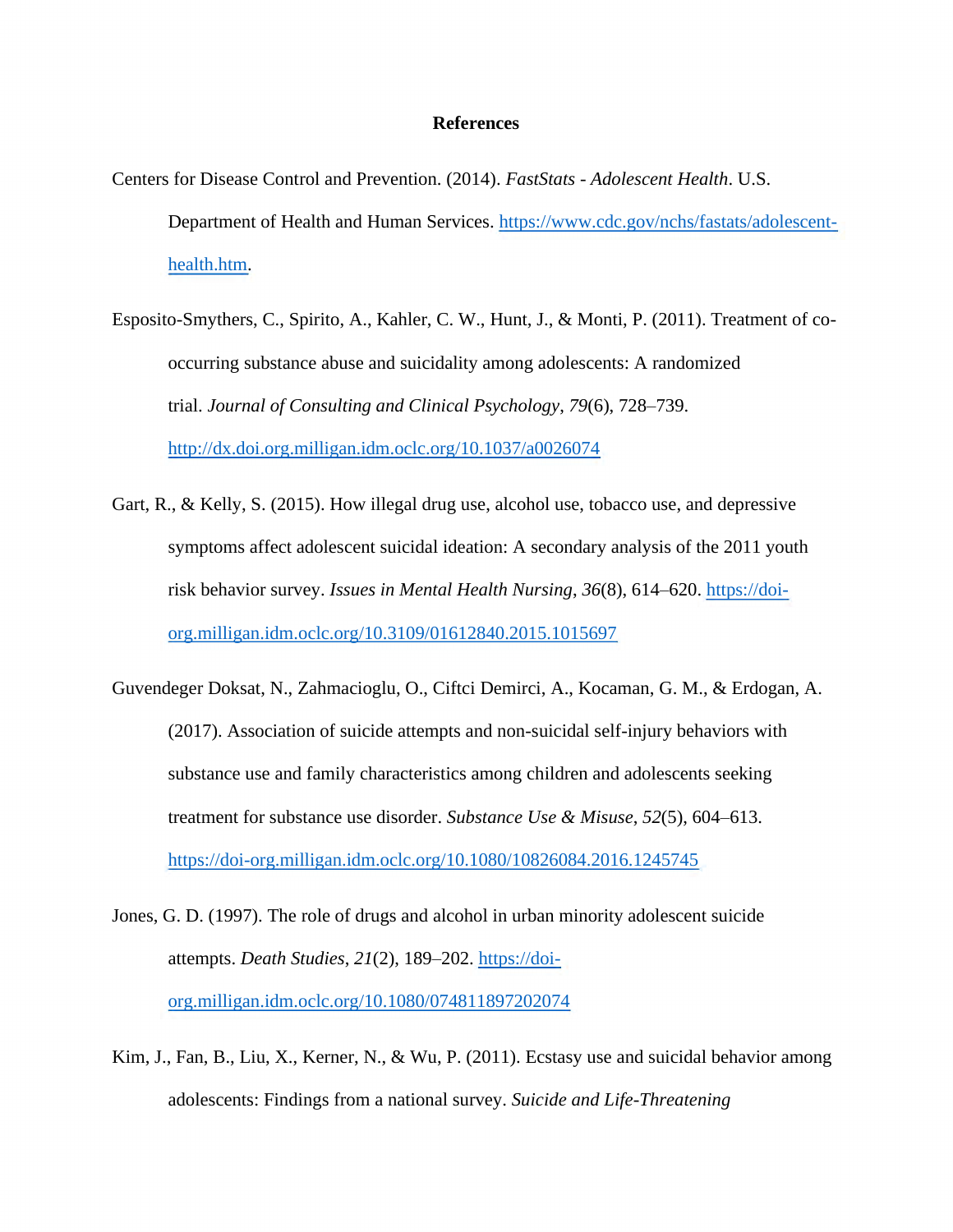*Behavior*, *41*(4), 435–444. [http://dx.doi.org.milligan.idm.oclc.org/10.1111/j.1943-](http://dx.doi.org.milligan.idm.oclc.org/10.1111/j.1943-278X.2011.00043.x) [278X.2011.00043.x](http://dx.doi.org.milligan.idm.oclc.org/10.1111/j.1943-278X.2011.00043.x)

- LeCloux, M., Maramaldi, P., Thomas, K., & Wharff, E. (2016). Family support and mental health service use among suicidal adolescents. *Journal of Child & Family Studies*, *25*(8), 2597–2606.<https://doi-org.milligan.idm.oclc.org/10.1007/s10826-016-0417-6>
- Pompili, M., Serafini, G., Innamorati, M., Biondi, M., Siracusano, A., Di Giannantonio, M., Giupponi, G., Amore, M., Lester, D., Girardi, P., & Möller-Leimkühler, A. (2012). Substance abuse and suicide risk among adolescents. *European Archives of Psychiatry & Clinical Neuroscience*, *262*(6), 469–485. [https://doi](https://doi-org.milligan.idm.oclc.org/10.1007/s00406-012-0292-0)[org.milligan.idm.oclc.org/10.1007/s00406-012-0292-0](https://doi-org.milligan.idm.oclc.org/10.1007/s00406-012-0292-0)

Voss, C., Hoyer, J., Venz, J., Pieper, L., & Beesdo, B. K. (2020). Non‐suicidal self‐injury and its co‐occurrence with suicidal behavior: An epidemiological‐study among adolescents and young adults. *Acta Psychiatrica Scandinavica*, *142*(6), 496–508. [https://doi-](https://doi-org.milligan.idm.oclc.org/10.1111/acps.13237)

[org.milligan.idm.oclc.org/10.1111/acps.13237](https://doi-org.milligan.idm.oclc.org/10.1111/acps.13237)

Wong, S., Zhou, B., Goebert, D., & Hishinuma, E. (2013). The risk of adolescent suicide across patterns of drug use: A nationally representative study of high school students in the United States from 1999 to 2009. *Social Psychiatry & Psychiatric Epidemiology*, *48*(10), 1611–1620.<https://doi-org.milligan.idm.oclc.org/10.1007/s00127-013-0721-z>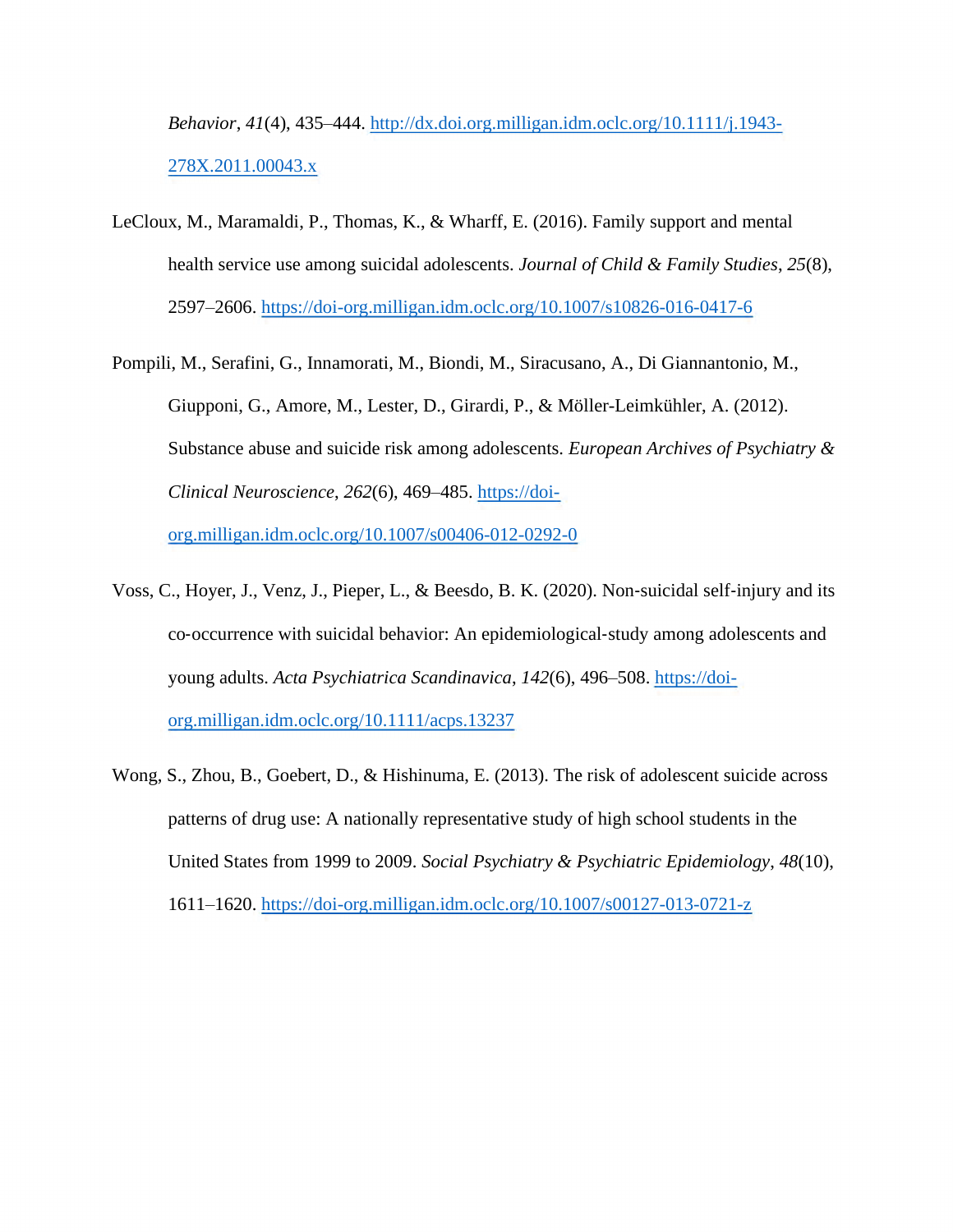#### **Annotated Bibliography**

Esposito-Smythers, C., Spirito, A., Kahler, C. W., Hunt, J., & Monti, P. (2011). Treatment of cooccurring substance abuse and suicidality among adolescents: A randomized trial. *Journal of Consulting and Clinical Psychology*, *79*(6), 728–739.

<http://dx.doi.org.milligan.idm.oclc.org/10.1037/a0026074>

This experimental study tested the effectiveness of cognitive-behavioral treatment modalities among a sample of 40 adolescents with a co-occurring substance use disorder and suicidality in a randomized clinical trial. The results indicate that the adolescents randomly assigned to the integrated outpatient cognitive-behavioral intervention reported less substance use and suicidal ideation in comparison to the enhanced treatment as usual intervention. This specific research study is significant because it demonstrates the importance of cognitive-behavioral therapy treatment interventions for adolescents with a history of suicidal ideation and substance abuse.

Gart, R., & Kelly, S. (2015). How illegal drug use, alcohol use, tobacco use, and depressive symptoms affect adolescent suicidal ideation: A secondary analysis of the 2011 youth risk behavior survey. *Issues in Mental Health Nursing*, *36*(8), 614–620. [https://doi](https://doi-org.milligan.idm.oclc.org/10.3109/01612840.2015.1015697)[org.milligan.idm.oclc.org/10.3109/01612840.2015.1015697](https://doi-org.milligan.idm.oclc.org/10.3109/01612840.2015.1015697)

This study analyzed a sample of 15,363 high school students who completed the 2011 Youth Risk Behavior Survey. Gart and Kelly explored the relationship between adolescent substance use and suicidal thoughts and behavior. Although the results indicate a strong positive correlation between depression and suicidal behavior, there was only a weak correlation between substance use and suicidal behavior.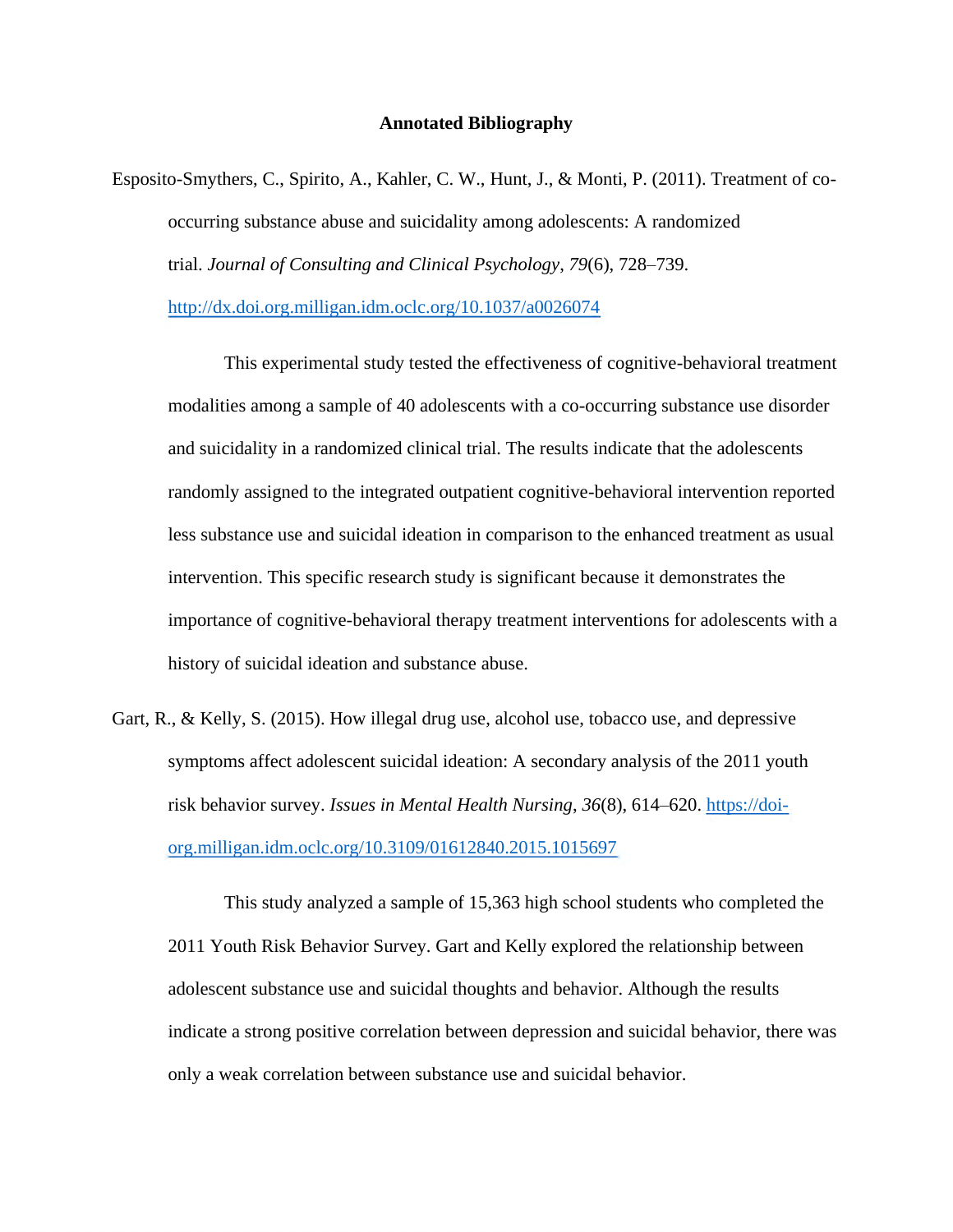Guvendeger Doksat, N., Zahmacioglu, O., Ciftci Demirci, A., Kocaman, G. M., & Erdogan, A. (2017). Association of suicide attempts and non-suicidal self-injury behaviors with substance use and family characteristics among children and adolescents seeking treatment for substance use disorder. *Substance Use & Misuse*, *52*(5), 604–613. <https://doi-org.milligan.idm.oclc.org/10.1080/10826084.2016.1245745>

This study examined the relationship between adolescent non-suicidal self-injury and suicide attempts. The study also compared family characteristics among adolescents seeking treatment for substance use disorder. Non-suicidal self-injury and suicidal ideation were based on the measurements of a clinical intake interview. Substance use was measured based on the WHO Student Drug Use Questionnaire. The results indicate a positive association between adolescent non-suicidal self-injury, physical abuse, sexual abuse, suicide attempts, and substance use. The results suggest that the presence of a substance use disorder during adolescence can increase the risk of suicidal thoughts and behaviors. The results also suggest that parental incarceration can increase the risk of substance use and suicidal ideation.

Jones, G. D. (1997). The role of drugs and alcohol in urban minority adolescent suicide attempts. *Death Studies*, *21*(2), 189–202. [https://doi-](https://doi-org.milligan.idm.oclc.org/10.1080/074811897202074)

[org.milligan.idm.oclc.org/10.1080/074811897202074](https://doi-org.milligan.idm.oclc.org/10.1080/074811897202074)

This experimental study examined the significance of substance abuse on a sample of 15 adolescent African Americans who reported to a psychiatric emergency clinic based on symptoms of suicidal ideation. Suicidal ideation and substance use were based on various inventories and reports. The results indicate a positive correlation between adolescent African American suicidal ideation and substance use. Although the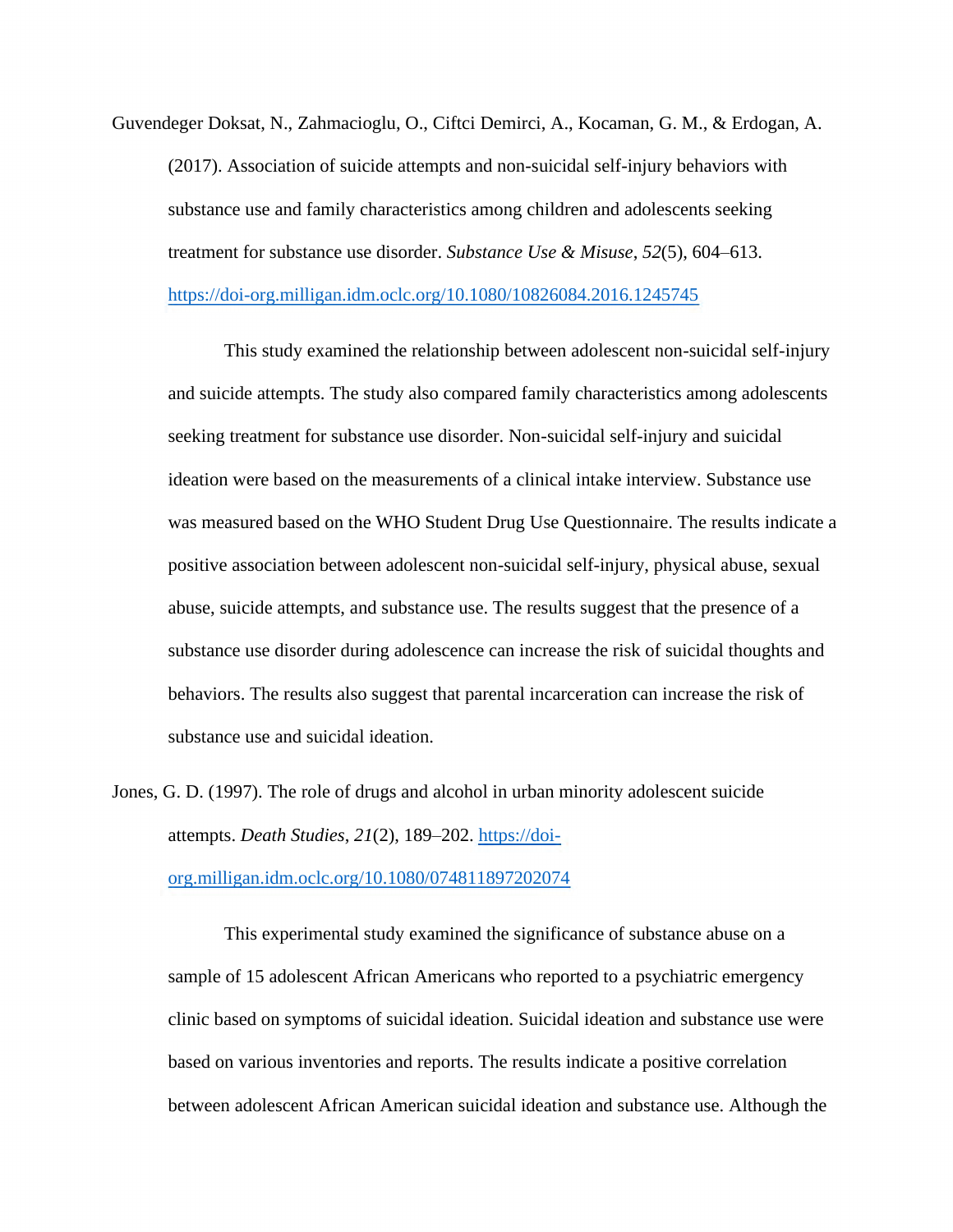study is somewhat outdated, I feel as if the research is relevant because of Jones's focus on a specific population. The generalizability of the results could potentially be misleading due to selection bias and the small sample size.

Kim, J., Fan, B., Liu, X., Kerner, N., & Wu, P. (2011). Ecstasy use and suicidal behavior among adolescents: Findings from a national survey. *Suicide and Life-Threatening Behavior*, *41*(4), 435–444. [http://dx.doi.org.milligan.idm.oclc.org/10.1111/j.1943-](http://dx.doi.org.milligan.idm.oclc.org/10.1111/j.1943-278X.2011.00043.x) [278X.2011.00043.x](http://dx.doi.org.milligan.idm.oclc.org/10.1111/j.1943-278X.2011.00043.x)

This study analyzed data from the 2000 National Household Survey on Drug Abuse to examine the relationship between ecstasy use and suicidal behavior among a sample of 19,301 adolescents. It's important to consider that the sample consisted of noninstitutionalized adolescents. The results indicate a significant positive correlation between ecstasy use and suicide attempts within the past year. The results suggest that the use of MDMA is associated with an increased risk of suicidal thoughts and behaviors. The researchers indicate the need for suicide prevention techniques and interventions designed for American adolescents with a history of ecstasy use.

LeCloux, M., Maramaldi, P., Thomas, K., & Wharff, E. (2016). Family support and mental health service use among suicidal adolescents. *Journal of Child & Family Studies*, *25*(8), 2597–2606.<https://doi-org.milligan.idm.oclc.org/10.1007/s10826-016-0417-6>

This study analyzed data from the National Longitudinal Study of Adolescent to Adult Health to examine the relationship between adolescent suicidal ideation and parental support. Specifically, the study compared variables (perceived levels of parental support, severity of symptoms, and mental-health service use) from a sample of 1,804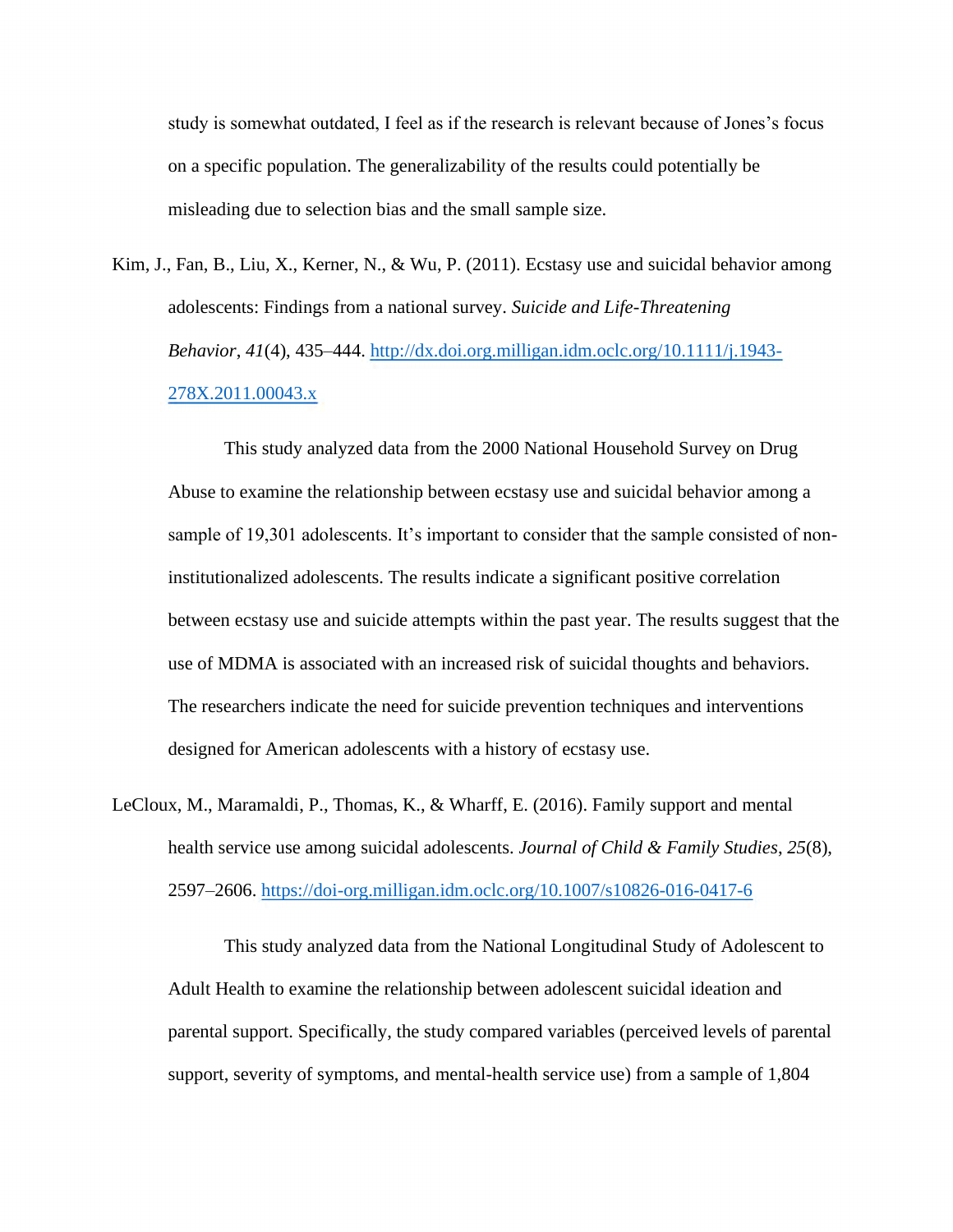suicidal adolescents. The results indicate a strong relationship between high levels of parental support and a decreased likelihood to seek mental health services, a decrease in symptoms of depression, and a decreased likelihood of a suicide attempt.

Pompili, M., Serafini, G., Innamorati, M., Biondi, M., Siracusano, A., Di Giannantonio, M., Giupponi, G., Amore, M., Lester, D., Girardi, P., & Möller-Leimkühler, A. (2012). Substance abuse and suicide risk among adolescents. *European Archives of Psychiatry & Clinical Neuroscience*, *262*(6), 469–485. [https://doi-](https://doi-org.milligan.idm.oclc.org/10.1007/s00406-012-0292-0)

[org.milligan.idm.oclc.org/10.1007/s00406-012-0292-0](https://doi-org.milligan.idm.oclc.org/10.1007/s00406-012-0292-0)

This meta-analysis analyzed the results of previous research associated with adolescent substance abuse and suicidal ideation. While the various sources support a strong association between adolescent substance use disorder and suicidal ideation, the research varied in term of reasoning for the association between the two variables. Overall, it was concluded that substance abuse increases the risk for adolescents to experience negative psychological, behavioral, and social symptoms. The results of the negative symptoms increase the risk for suicidal thoughts and behaviors. The metaanalysis also discussed methods for improving the effectiveness of suicide prevention techniques.

Voss, C., Hoyer, J., Venz, J., Pieper, L., & Beesdo, B. K. (2020). Non‐suicidal self‐injury and its co‐occurrence with suicidal behavior: An epidemiological‐study among adolescents and young adults. *Acta Psychiatrica Scandinavica*, *142*(6), 496–508. [https://doi](https://doi-org.milligan.idm.oclc.org/10.1111/acps.13237)[org.milligan.idm.oclc.org/10.1111/acps.13237](https://doi-org.milligan.idm.oclc.org/10.1111/acps.13237)